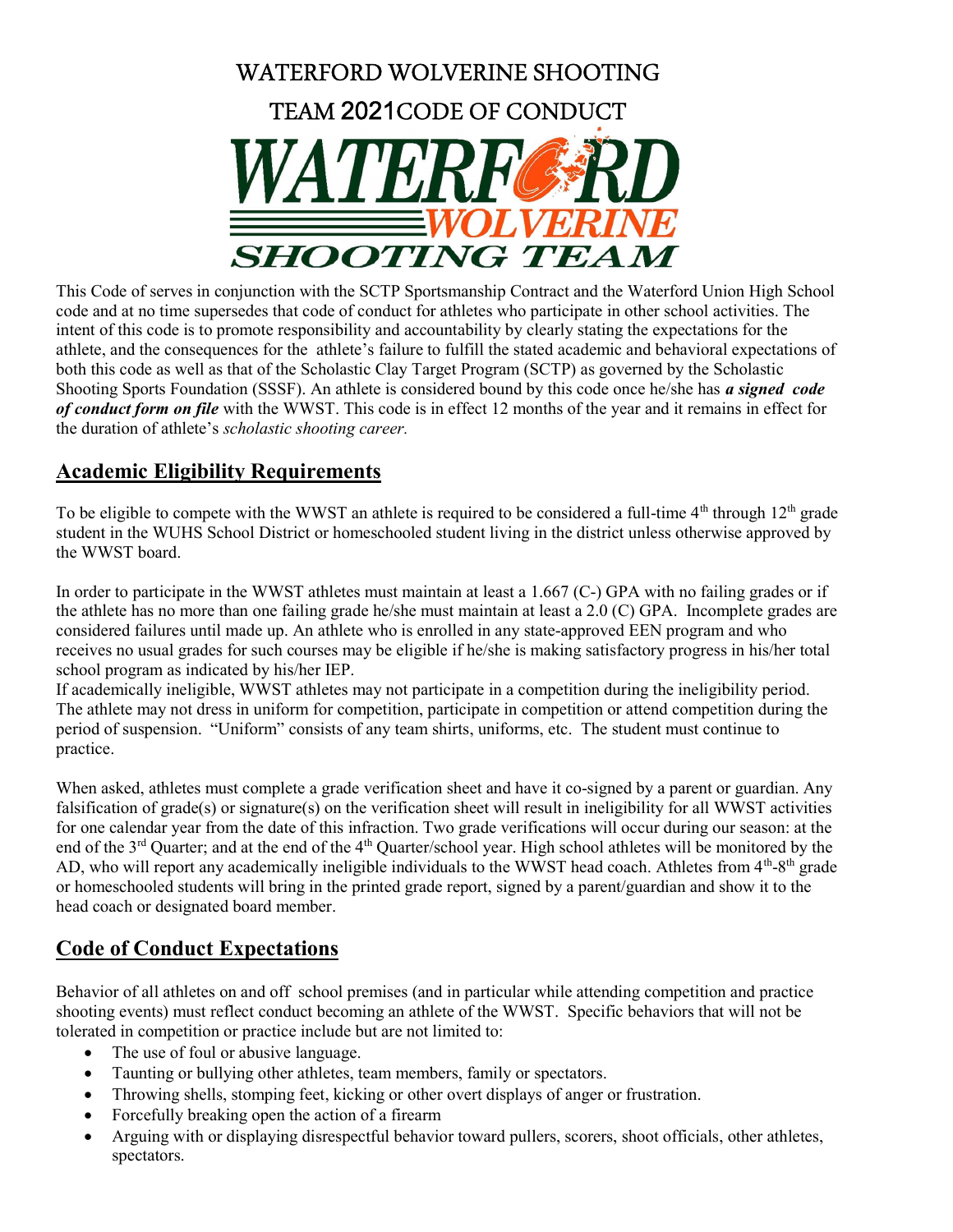Specific WWST / SCTP safety rules / expectations to follow include:

- Always keep guns pointed in a safe direction.
- Always keep your finger off the trigger until ready to shoot.
- Always keep the gun unloaded until ready to shoot.
- Always keep the action of the gun open until ready to shoot.
- Always use safety glasses and hearing protection when on or near the shooting line.
- No cell phones are ever allowed on or near the shooting line.
- Always wear a vest or shell pouch and appropriate clothing and footwear (as indicated in the below dress code) while on the shooting line.
- Never bring a gun or ammunition (live or otherwise) to school or on school grounds or left in vehicles parked on school property.
- Resting the muzzle on your toe / shoe is forbidden, as is covering the muzzle with you hand or "leaning" on the muzzle. It is a violation of SCTP rules to rest the muzzle on the foot. Violation of this rule is justification for disqualification.
- Shooting in flip-flops, open toed shoes or "Crocs" is prohibited and will result in disqualification.
- While on the shooting line, muzzle control MUST be maintained for safety. The athlete's muzzle must NEVER cross any part of the athlete's anatomy or that of another person.

Dress Code will follow the WWST and SCTP guidelines and includes:

- Tops that expose any part of the torso are prohibited. These include but are not limited to cut-off shirts, halter tops, tank tops, etc.
- "Short" shorts and low riding shorts or pants revealing undergarments or buttocks are prohibited.
- Any clothing or hat or any other associated items carried, worn, etc. with pictures, caricatures, designs, messages, writings or other embellishments with direct or implied references to alcohol, tobacco, sex or sexual connotations, drugs, gambling or profanities are prohibited.
- Athletes are required to wear their team issued jersey (uniform) for all competitions.

# Athletes must refrain from:

Possession, use, sale or distribution of alcoholic beverages, tobacco, marijuana, e-cigarette and/or ingredients/components or any other controlled or non-controlled substance: Possession is defined as, the act or condition of having in or taking into one's control or holding at one's disposal. Examples include, but not limited to on the person, holding, in a locker, in their vehicle, in a bag or other carrying device. This rule does not prohibit the personal use of drugs prescribed by a physician for the individual athlete. The abuse of prescription or over the counter drugs is prohibited.

Any violations of the Wisconsin Criminal Code, County Ordinance and/or Municipal Ordinance Violations: examples including alcohol, drugs, weapons, violence and criminal acts. (This is not meant to be an inclusive list)

## Cyber Image violations:

Cyber Image policy: Any identifiable image, language, photo or video which implicates a participant to have been in possession or presence of drugs and/or alcohol or portrays actual use; or out of character behavior or crime, shall be confirmation of a violation of the code. Since there is no way to establish a timeframe for when, or location of where the image was taken, it shall be a responsibility that the athlete must assume. It must also be noted that there may be persons, who would attempt to implicate an athlete, by taking such images, to place them in a situation where they might be in violation of this code expectation. This is our rationale for demanding that our athletes not place themselves in such environments.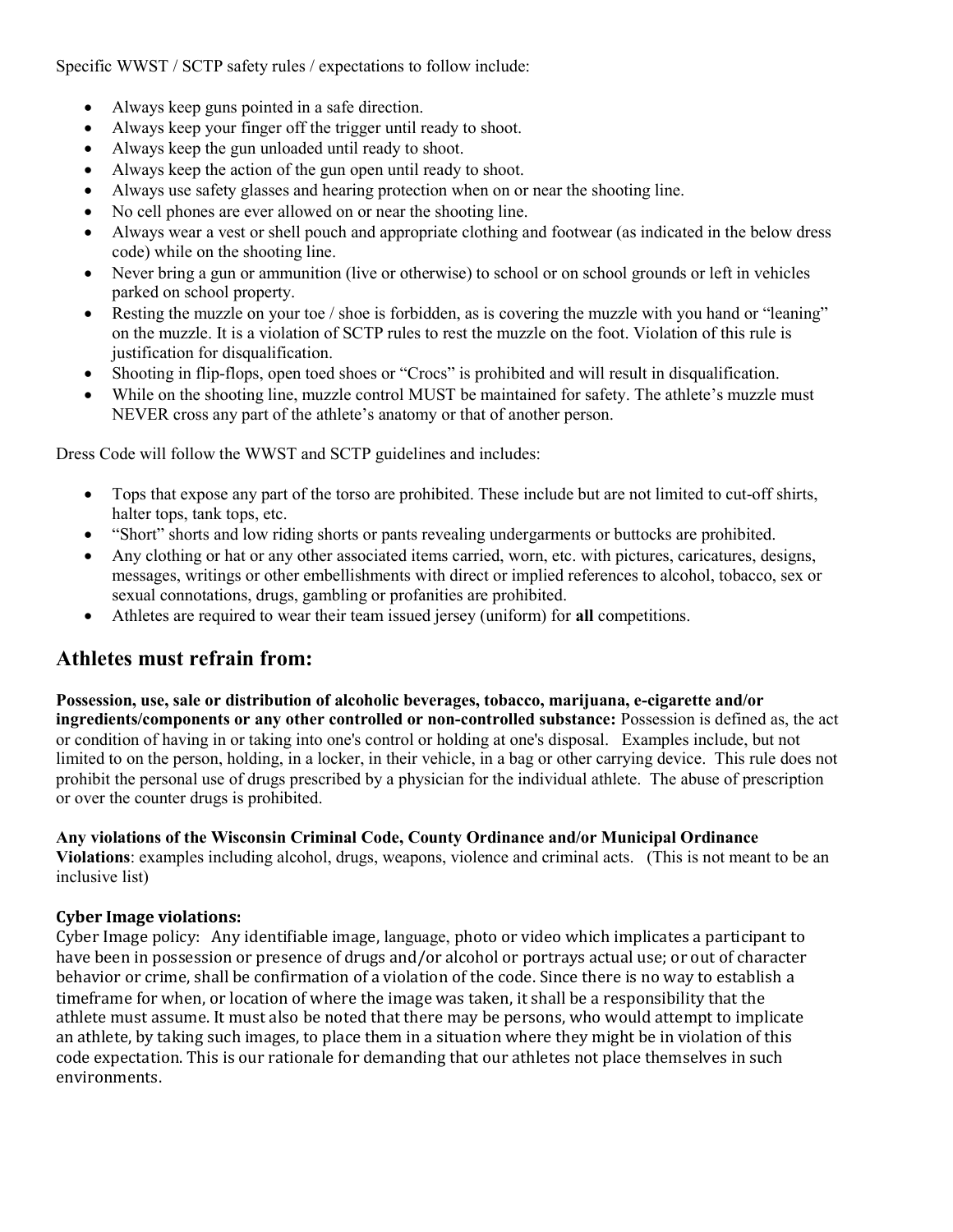### Any conduct or socially unacceptable behavior that is discrediting in nature to the ideals, principles, and/or standards of our community/school.

Such activities would include, but are not limited to:

\*inappropriate use of social media \*theft \*burglary \*assault \*battery \*vandalism \*illegal possession or use of weapon \*sex offenses\*being under the influence of, and/or possession of a controlled substance, alcohol, and/or paraphernalia \*bomb threats\*graffiti \*use or possession of explosive devices \*hazing \*criminal disorderly conduct\*obscene language resulting in disturbance or disorderly conduct \*fighting which results in disorderly conduct \*flagrant insubordination in school setting to school employee \*any other acts that show an intentional disregard for the health, welfare, safety, and/or property of others

Attendance at parties or gatherings or being in a vehicle where intoxicants are present or where illegal activities are going on will result in a code violation. We strongly recommend athletes avoid social activities where such conduct is likely to occur. Parental responsibility is encouraged and appreciated.

### Reporting and Investigation

Code violations may be observed and/or reported by coaches, WWST administration, faculty, parents, students, community members or law enforcement personnel. Suspected violations reported by school or non-school personnel may require a written report including the date, time, place, individuals involved, and the description of the incident. Discretion is used when acting on anonymous tips, phone calls, or letters.

Once an alleged code violation is observed or first known to have occurred, it should be reported within 7 days from observation or knowledge of the violation. If the WWST deems the report to have been "held on to" for over 7 days, it may deem the report insubstantial.

The WWST board or designee will meet with the alleged offender and investigate the charge. The WWST will make a decision within a reasonable amount of time. The student, parents/guardian and head coach will be notified of the consequences assigned for the violation.

## Consequences for Code Violations

First Violation: The consequence for violation shall result in athlete suspension from the next shooting competition and being required to complete up to twelve (12) hours of a community service action plan designed for him/her by the WWST or the community service coordinator or school psychologist at WUHS. Upon presentation of the plan, the athlete will have 7 days to begin fulfilling the requirements of the prescribed plan, which should be completed within 30 days, or the consequence may become immediate suspension from the athlete's participation in competition until the action plan is completed.

Exception: If the above expectations are violated and the violation is deemed to have a social, emotional, or physical unacceptable ramification to the WWST, or our school community the WWST reserves the option of imposing a suspension of up to a one-year from the date the violation occurred or was first known to have occurred (whichever is later). Depending on the severity of the violation, the WWST may discontinue all participation in activities by the athlete for the duration of his/her school career.

Second Violation: The consequence for second violation of expectations shall result in suspension of the athlete from the next two shooting competitions*,* as well as community service as defined in the 'first violation' paragraph. The athlete may still practice with the team at the head coach's discretion.

Honesty Penalty Reduction— Students who admit to reported violations during the investigation may receive one-half of the consequences imposed. Not cooperating with or attempting to deceive WWST officials is considered non-honesty.

Exception: If expectations are violated and the violation is deemed to have a social, emotional, or physical unacceptable ramification to our school community the administration reserves the option of imposing a suspension of up to a one-year from the date the violation occurred or was first known to have occurred (whichever is later). Depending on the severity of the violation, the administration may discontinue all participation in activities by the athlete for the duration of his/her school career.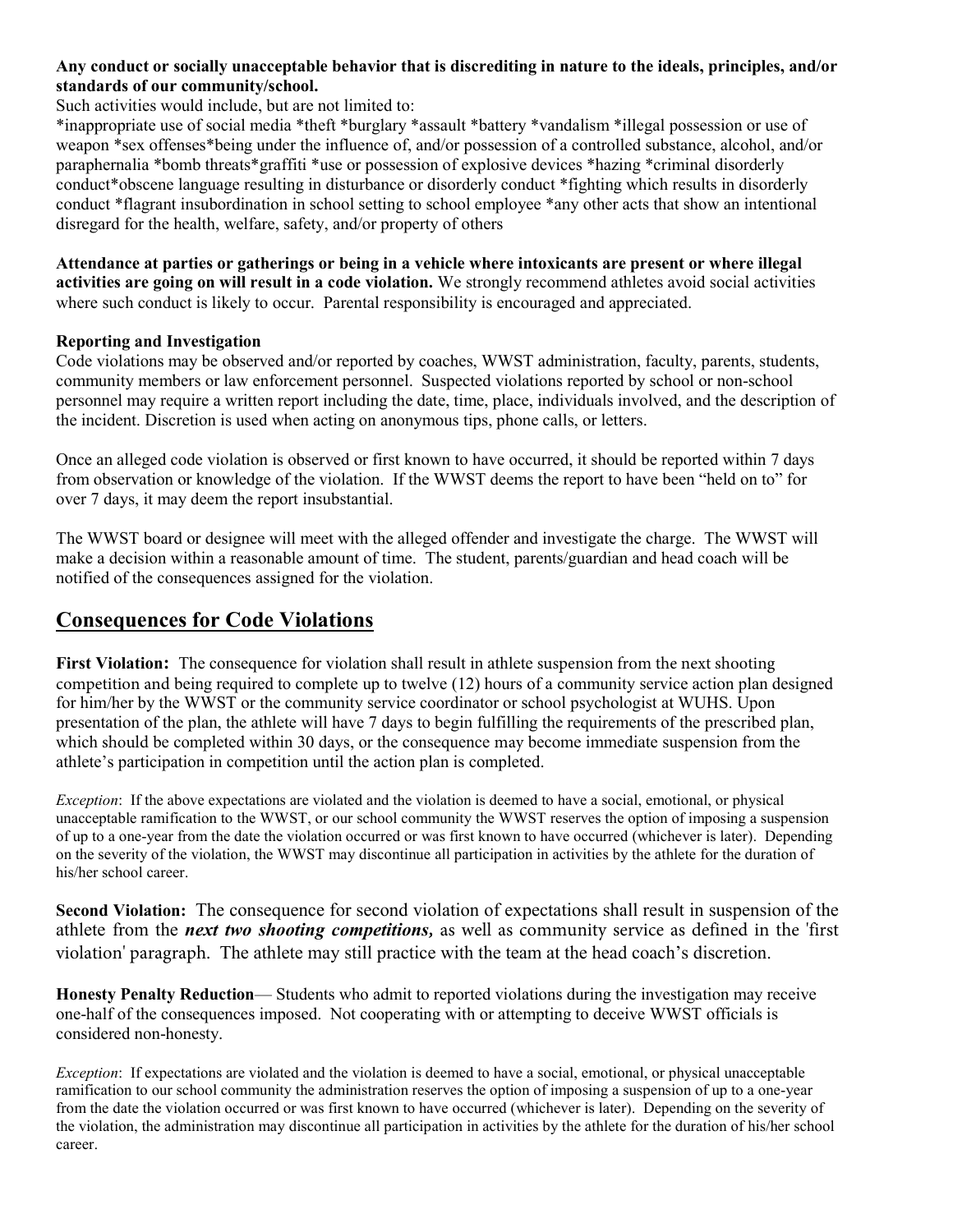Third or Additional Violations: Any additional violations will result in one calendar year suspension regardless of the circumstances. The appeal board will meet for WWST reinstatement. Community service hours may be required prior to resuming co-curricular competition. No honesty policy reduction is available on third or additional violations.

# Appeal Process

Athletes always have the right to appeal the decision of the WWST regarding a code violation. To commence an appeal, the athlete shall submit a written explanation of the grounds of his or her appeal to the WWST Board President (e.g., errors of the WWST decision, misinformation, new information, conflict-ofinterest of administration member(s), etc.) to the WWST within 72 hours of the athlete's receipt of the determination.

Within 3 school days receipt of a written appeal, the WWST will conduct its review and issue its decision whether to grant or deny an appeal. The primary basis of the WWST decision will be whether there is any new evidence to merit a hearing. The decision of whether to grant or deny an appeal shall be the sole discretion of the WWST board and shall be final.

Note: The WWST board shall consist of the current board members.

The athlete remains ineligible for competition during the appeal process.